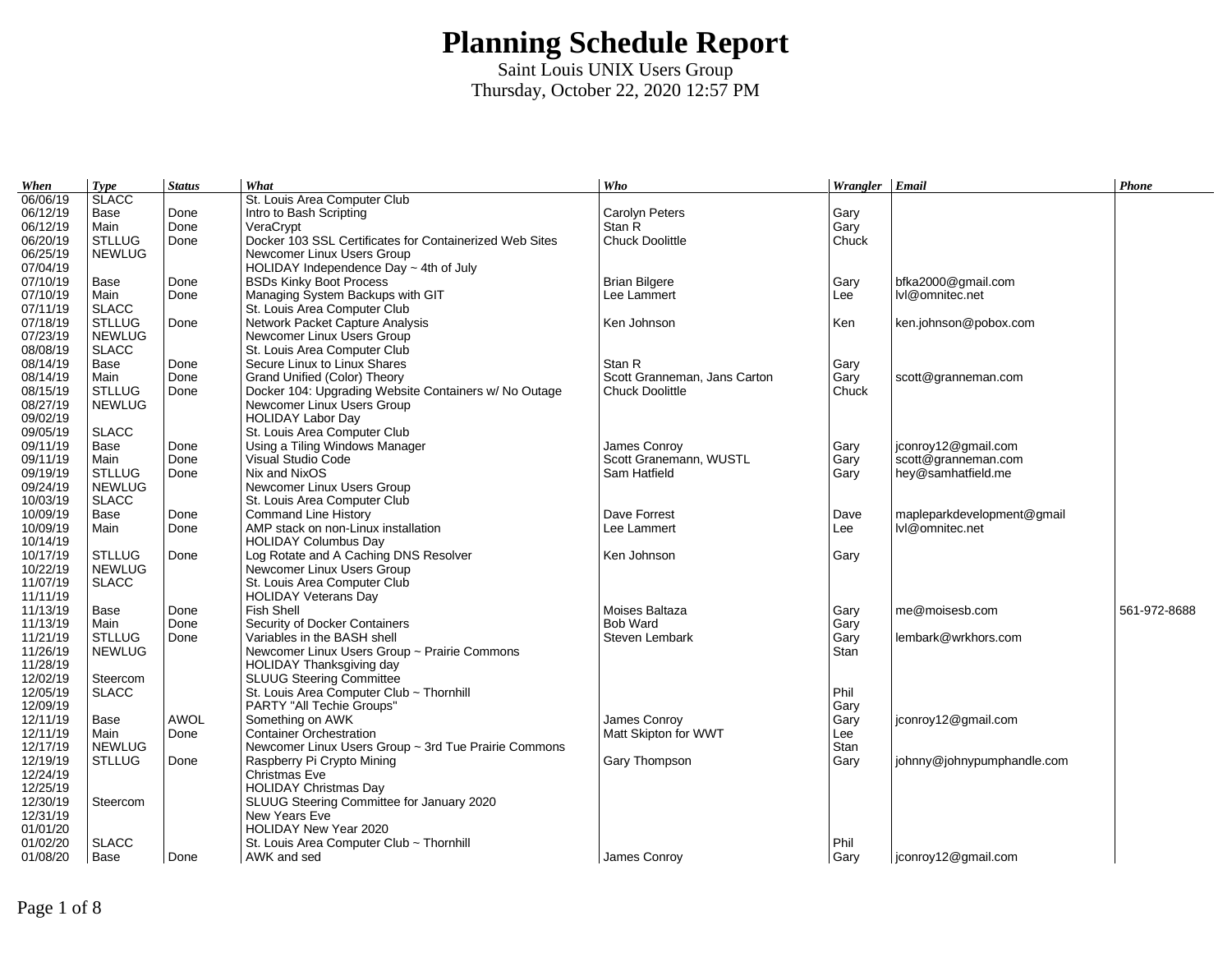| When     | <b>Type</b>   | <b>Status</b> | What                                                | Who                            | Wrangler Email    |                             | Phone        |
|----------|---------------|---------------|-----------------------------------------------------|--------------------------------|-------------------|-----------------------------|--------------|
| 01/08/20 | Main          | Done          | Cloud Concepts for Unix Gurus                       | Joe Epplin                     | R. Seibel         | epplinj@objectcomputing.com |              |
| 01/16/20 | <b>STLLUG</b> | Done          | CEPH File System                                    | Michael Carrington of SuSE     | Gary              | mcarrington@suse.com        |              |
| 01/20/20 |               |               | <b>HOLIDAY MLK Day</b>                              |                                |                   |                             |              |
| 01/28/20 | <b>NEWLUG</b> |               | Newcomer Linux Users Group ~ Prairie Commons        |                                | Stan              |                             |              |
| 02/03/20 | Steercom      |               | <b>SLUUG Steering Committee</b>                     |                                |                   |                             |              |
| 02/06/20 | <b>SLACC</b>  |               | St. Louis Area Computer Club ~ Rock Road            |                                | Phil              |                             |              |
| 02/12/20 |               |               | <b>SLUUG Annual Meeting and Elections</b>           |                                |                   |                             |              |
| 02/12/20 | Base          | Done          | File permissions                                    | Stan R                         |                   |                             |              |
| 02/12/20 | Main          | Done          | AWS VPS Amazon Virtual Private Cloud                | Steven Lembark                 | Gary              | lembark@wrkhors.com         |              |
| 02/17/20 |               |               | <b>HOLIDAY Presidents Day</b>                       |                                |                   |                             |              |
| 02/20/20 | <b>STLLUG</b> | Done          | ANTI-SPAM with Sender Policy Framework              | Dave Forrest                   | Gary              | mapleparkdevelopment@gmail. |              |
| 02/25/20 | <b>NEWLUG</b> |               | Newcomer Linux Users Group ~ Rock Road              |                                | Stan              |                             |              |
| 03/02/20 | Steercom      |               | <b>SLUUG Steering Committee and Count Ballots</b>   |                                |                   |                             |              |
| 03/11/20 | Base          | Done          | <b>NMAP Scripts</b>                                 | Tony Zafiropoulos SysEngr CISA | Gary              |                             |              |
| 03/11/20 | Main          | Done          | Amateur Radio and Open Source Software              | Kyle Krieg                     | Lee               | aa0z@slsrc.org              |              |
| 03/12/20 | <b>SLACC</b>  |               | St. Louis Area Computer Club ~ 2nd Thu Thornhill    |                                | Phil              |                             |              |
| 03/19/20 | <b>STLLUG</b> | Done          | Hardware: FPGAs, ASICs, CPUs                        | <b>Brice Meyer</b>             | Gary              | bmeyer@sei.cmu.edu          |              |
| 03/24/20 | <b>NEWLUG</b> | Cancelled     | Newcomer Linux Users Group ~ Thornhill              |                                | Stan              |                             |              |
| 03/30/20 | Steercom      |               | SLUUG Steering Committee forApril                   |                                |                   |                             |              |
| 04/02/20 | <b>SLACC</b>  |               | St. Louis Area Computer Club ~ ONLINE               |                                | Phil              |                             |              |
| 04/04/20 |               |               | Library Reservations $\sim$ Indefinet Delay         | Stan & Phil?                   |                   |                             |              |
| 04/08/20 | Base          | Done          | Working ONLINE ~ A Familiarity Period               | Stan R                         | Gary              | stanr@sluug.org             | 314-298-1183 |
| 04/08/20 | Main          | Done          | Django                                              | <b>Tyler Rudie</b>             | Gary              | rudiet@gmail.com            | 636-734-8977 |
| 04/16/20 | <b>STLLUG</b> | Done          | Linux at the Open Network Laboratory WUSTL          | Dr. Parwatkar of WUSTL         | Ken J.            |                             |              |
| 04/28/20 | <b>NEWLUG</b> |               | Newcomer Linux Users Group ~ ONLINE                 |                                | Stan              |                             |              |
| 05/04/20 | Steercom      |               | SLUUG Steering Committee ~ ONLINE                   |                                |                   |                             |              |
| 05/07/20 | <b>SLACC</b>  |               | St. Louis Area Computer Club ~ ONLINE               |                                | Phil              |                             |              |
| 05/13/20 | Base          | <b>AWOL</b>   | Magic Mirrors and Smoke                             | Stan Reichardt                 |                   |                             |              |
| 05/13/20 | Main          | Done          | Websites with Let's Encrypt Certs                   | Lee Lammert                    |                   |                             |              |
| 05/21/20 | <b>STLLUG</b> | Done          | <b>Bash Interpolation</b>                           | Steven Lembark                 | Gary              | lembark@wrkhors.com         |              |
| 05/25/20 |               |               | <b>HOLIDAY Memorial Day</b>                         |                                |                   |                             |              |
| 05/26/20 | <b>NEWLUG</b> |               | Newcomer Linux Users Group ~ ONLINE                 |                                | Stan              |                             |              |
| 06/01/20 | Steercom      |               | SLUUG Steering Committee ~ ONLINE                   |                                |                   |                             |              |
| 06/04/20 | <b>SLACC</b>  |               | St. Louis Area Computer Club ~ ONLINE               |                                | Phil              |                             |              |
|          |               |               |                                                     |                                |                   |                             |              |
| 06/10/20 | Base<br>Main  | Done<br>Done  | Activating Linux on a Chromebook<br><b>DNS Wars</b> | Don Ellis                      | Gary              |                             |              |
| 06/10/20 |               |               |                                                     | David Forrest                  | Gary<br>R. Seibel | mapleparkdevelopment@gmail. |              |
| 06/18/20 | <b>STLLUG</b> | Done          | Ethereum/VeChain Supply Chain                       | Brendan Laiben                 |                   | laibenb@objectcomputing.com |              |
| 06/23/20 | <b>NEWLUG</b> |               | Newcomer Linux Users Group ~ ONLINE                 |                                | Stan              |                             |              |
| 06/29/20 | Steercom      |               | SLUUG Steering Committee for July ~ ONLINE          |                                |                   |                             |              |
| 07/02/20 | <b>SLACC</b>  |               | St. Louis Area Computer Club ~ ONLINE               |                                |                   |                             |              |
| 07/04/20 |               |               | HOLIDAY Independence Day $\sim$ 4th of July         |                                |                   |                             |              |
| 07/08/20 | Base          | Done          | A Gentle Intoduction to Markdown                    | Ed Howland                     | gary              | ed.howland@gmail.com        |              |
| 07/08/20 | Main          | Done          | A Gentle Intoductiion to Docker                     | <b>Robert Citek</b>            | gary              | Robert.Citek@gmail.com      |              |
| 07/16/20 | <b>STLLUG</b> | Done          | Using UNIX CLI tools written in Rust                | Michael Madden                 | gary              | michael madden@fastmail.com |              |
| 07/28/20 | <b>NEWLUG</b> |               | Newcomer Linux Users Group ~ ONLINE                 |                                |                   |                             |              |
| 08/03/20 | Steercom      |               | SLUUG Steering Committee ~ ONLINE                   |                                |                   |                             |              |
| 08/06/20 | <b>SLACC</b>  |               | St. Louis Area Computer Club ~ ONLINE               |                                |                   |                             |              |
| 08/12/20 | Base          | Done          | Using dnsmasg to handle DHCP and name resolution    | Dave Forrest                   | Gary              |                             |              |
| 08/12/20 | Main          | Done          | Voting Technologies and Security                    | Scott Granneman, WUSTL         | Gary              | scott@granneman.com         |              |
| 08/20/20 | <b>STLLUG</b> | Done          | Using Open Tools to Sell your Art                   | <b>Bryce Meyer</b>             | Gary              | bmeyer@sei.cmu.edu          |              |
| 08/25/20 | <b>NEWLUG</b> |               | Newcomer Linux Users Group ~ ONLINE                 |                                |                   |                             |              |
| 08/31/20 | Steercom      |               | SLUUG Steering Committee for September ~ ONLINE     |                                |                   |                             |              |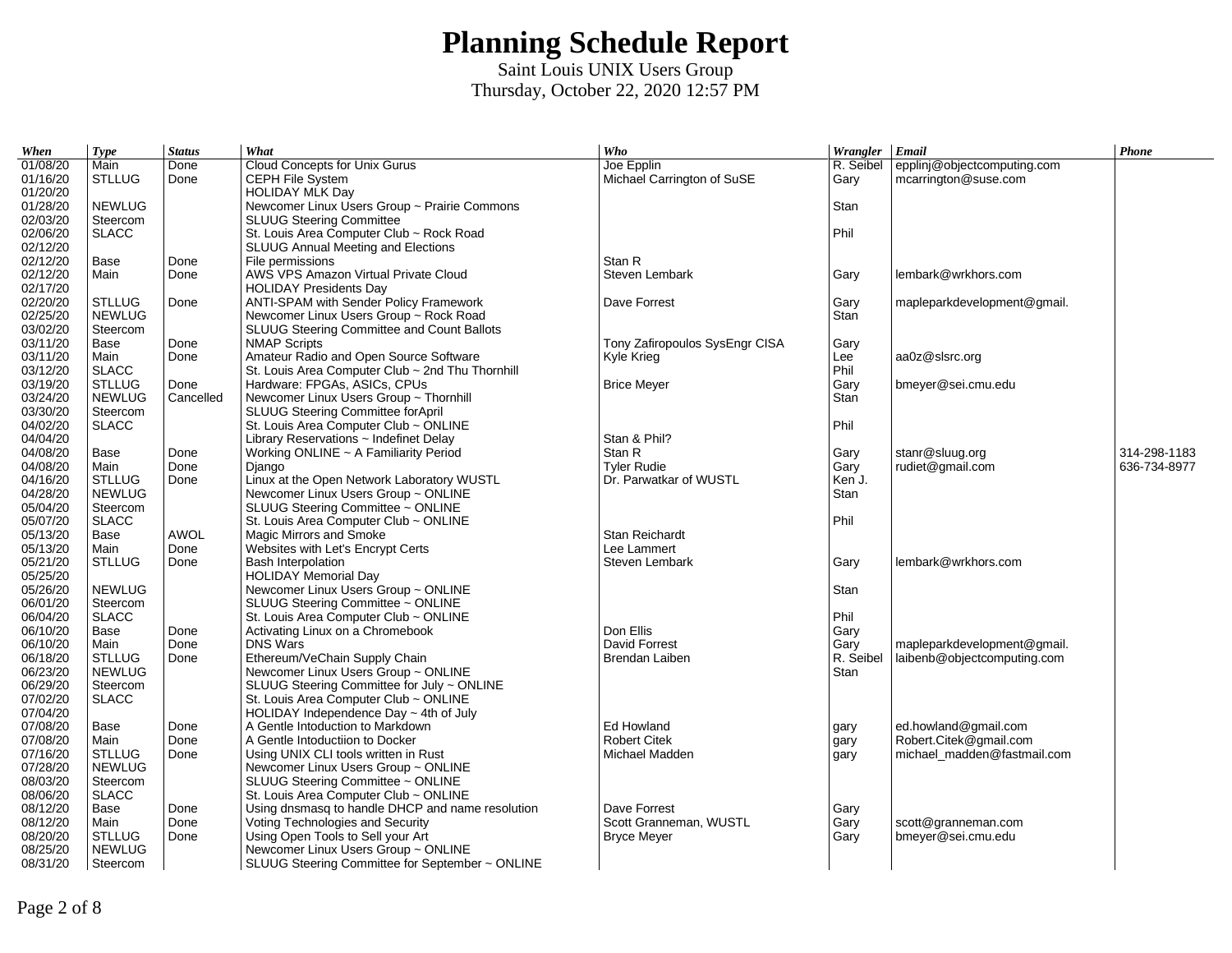| When     | <b>Type</b>                   | <b>Status</b> | What                                               | Who                                   | Wrangler Email |                        | Phone        |
|----------|-------------------------------|---------------|----------------------------------------------------|---------------------------------------|----------------|------------------------|--------------|
| 09/03/20 | <b>SLACC</b>                  |               | St. Louis Area Computer Club ~ ONLINE              |                                       |                |                        |              |
| 09/09/20 | Base                          | Done          | Apple Phone iOS 14 Details                         | Scott Granneman                       | Gary           | scott@granneman.com    |              |
| 09/09/20 | Main                          | Not Done      |                                                    |                                       |                |                        |              |
| 09/17/20 | <b>STLLUG</b>                 | Done          | CephFS and Uyuni Project                           | Michael Carrington and Patrick Swartz | Gary           | mcarrington@suse.com   |              |
| 09/22/20 | <b>NEWLUG</b>                 |               | Newcomer Linux Users Group ~ ONLINE                |                                       |                |                        |              |
| 10/01/20 | <b>SLACC</b>                  |               | St. Louis Area Computer Club ~ ONLINE              |                                       |                |                        |              |
| 10/03/20 |                               |               | Library Reservations NOT Available                 | Stan & Phil?                          |                |                        |              |
| 10/05/20 | Steercom                      |               | SLUUG Steering Committee ~ ONLINE                  |                                       |                |                        |              |
| 10/14/20 | Base                          | Done          | Use SimpleScreenRecorder                           | Stan R                                |                |                        |              |
| 10/14/20 | Main                          | Done          | The World of Browsers                              | Scott Granneman                       | Gary           | scott@granneman.com    |              |
| 10/22/20 | <b>STLLUG</b>                 | Confirmed     | Wireguard VPN                                      | <b>Andrew Denner</b>                  | Lee            | denner@gmail.com       |              |
| 10/27/20 | <b>NEWLUG</b>                 |               | Newcomer Linux Users Group ~ ONLINE                |                                       |                |                        |              |
| 10/31/20 |                               |               | Holloween with Full Moon                           |                                       |                |                        |              |
| 11/02/20 | Steercom                      |               | SLUUG Steering Committee ~ ONLINE                  |                                       |                |                        |              |
| 11/03/20 |                               |               | <b>Election Day</b>                                |                                       |                |                        |              |
| 11/05/20 | <b>SLACC</b>                  |               | St. Louis Area Computer Club ~ ONLINE              |                                       |                |                        |              |
| 11/11/20 |                               |               | <b>HOLIDAY Vetrans Day</b>                         |                                       |                |                        |              |
| 11/11/20 | Base                          | Confirmed     | Using make utility                                 | Ed Howland                            | stan           | ed.howland@gmail.com   | 616-430-4039 |
| 11/11/20 | Main                          | Available     |                                                    |                                       |                |                        |              |
| 11/11/20 | Main                          | Confirming    | openVAS upgrade (No earlier than Oct)              | Tony Zafiropoulos SysEngr CISA        |                |                        | 314-504-3974 |
| 11/11/20 | Main                          | Idea          | Apple interfaces and accessories for audio & video | Don Ellis                             | Gary<br>Gary   | tonyz@CTiTEK.com       |              |
| 11/11/20 | Main                          | Idea          | Block Chain Concepts (WITHOUT ANY BITCOIN)         | Prof.Feng Hou, Maryville              | R. Seible      | fhou@maryville.edu     |              |
| 11/11/20 | Main                          | Idea          | Collect all logins                                 | Joe Bohnenstiehl                      | Gary           | jbohnens@gmail.com     |              |
| 11/11/20 | Main                          | Idea          | Computing for the Visually Impared                 | Ed Howland                            |                | ed.howland@gmail.com   | 616-430-4039 |
|          |                               |               |                                                    |                                       | Gary           |                        |              |
| 11/11/20 | Main                          | Idea          | How Bad is Cryptocurrency                          | Steven Lembark                        | Gary           | lembark@wrkhors.com    |              |
| 11/11/20 | Main                          | Idea          | Ins and outs of Firewalld                          | Lee Lammert                           | Lee            |                        |              |
| 11/11/20 | Main                          | Idea          | Redhat OpenShift Container Platform                | https://OpenShift.com                 |                |                        |              |
| 11/11/20 | Main                          | Idea          | Tsunami Vulnerability Scanner                      | Security Now! #775 - 07-14-20         |                |                        |              |
| 11/11/20 | Main                          | Idea          | Using git for distributed version control of files | <b>Robert Citek</b>                   | gary           | Robert.Citek@gmail.com |              |
| 11/11/20 | Main                          | Idea          | Using High End Graphic Cards                       | <b>Brice Meyer</b>                    | Gary           | bmeyer@sei.cmu.edu     |              |
| 11/11/20 | Main                          | Idea          | ZoneMinder (January 2020 was latest release)       | <b>Andrew Bauer</b>                   | Gary           |                        |              |
| 11/19/20 | <b>STLLUG</b>                 | Available     |                                                    |                                       |                |                        |              |
| 11/19/20 | <b>STLLUG</b>                 | Confirming    | Linux and MS Windows on same computer              | Ken Johnson                           | Gary           | ken.johnson@pobox.com  |              |
| 11/19/20 | <b>STLLUG</b>                 | Idea          | <b>IBM and Red Hat</b>                             | George Switzer                        | Gary           | gswitzer@us.ibm.com    | 309-264-8569 |
| 11/19/20 | <b>STLLUG</b>                 | Idea          | Microsoft's Windows Subsystem for Linux (WSL2)     | Ahjay, Glenn, Brian W. Caldwell       | Gary           |                        |              |
| 11/19/20 | <b>STLLUG</b>                 | Idea          | Oracle Linux                                       | Jeff Logullo                          | Gary           | jeff@logullo.com       | 314-795-8855 |
| 11/19/20 | <b>TBD</b>                    | Idea          | Ansible/Puppet on Cloud Containers                 | Frank M. Syler                        | Gary           | me@franksiler.com      |              |
| 11/19/20 | <b>TBD</b>                    | Idea          | OpenWrt ~ Secure Your Router with Linux            | https://openwrt.org/                  |                |                        |              |
| 11/19/20 | <b>TBD</b>                    | Idea          | Overview of Functional Programming                 |                                       |                |                        |              |
| 11/19/20 | <b>TBD</b>                    | Idea          | PXE boot using pfsense and freenas                 | <b>Wendell Barber</b>                 | Gary           | pure102@hotmail.com    |              |
| 11/19/20 | <b>TBD</b>                    | Idea          | Raspberry Pi 4 Installation                        | <b>Brian Bilgere</b>                  | Gary           | bfka2000@gmail.com     |              |
| 11/19/20 | <b>TBD</b>                    | Idea          | Ripgrep and FZF (should this be 2 seprate?)        | Tom Hrausicky                         | Gary           | tchrabusicky@gmail.com |              |
| 11/19/20 | <b>TBD</b>                    | Idea          | serverless on Cloud Containers                     | Frank M. Syler                        | Garv           | me@franksiler.com      |              |
| 11/19/20 | <b>TBD</b>                    | Idea          | Smoking Docker (58 slides)                         | Steven Lembark                        | Gary           | lembark@wrkhors.com    |              |
| 11/19/20 | <b>TBD</b>                    | Idea          | SUSE on Raspberry Pi                               | Joe Bohnenstiehl                      | Garv           | jbohnens@gmail.com     |              |
| 11/19/20 | <b>TBD</b>                    | Idea          | terraform on Cloud Containers                      | Frank M. Syler                        | Gary           | me@franksiler.com      |              |
| 11/19/20 | <b>TBD</b>                    | Idea          | Yubikey ~ Multi Factor Authentication Device       |                                       |                |                        |              |
| 11/24/20 | <b>NEWLUG</b>                 |               | Newcomer Linux Users Group ~ ONLINE                |                                       |                |                        |              |
| 11/26/20 |                               |               | <b>HOLIDAY Thanksgiving Day</b>                    |                                       |                |                        |              |
| 11/30/20 | Steercom                      |               | SLUUG Steering Committee for December ~ ONLINE     |                                       |                |                        |              |
| 12/03/20 | $\ensuremath{\mathsf{SLACC}}$ |               | St. Louis Area Computer Club ~ ONLINE              |                                       |                |                        |              |
| 12/09/20 | Base                          | Available     |                                                    |                                       |                |                        |              |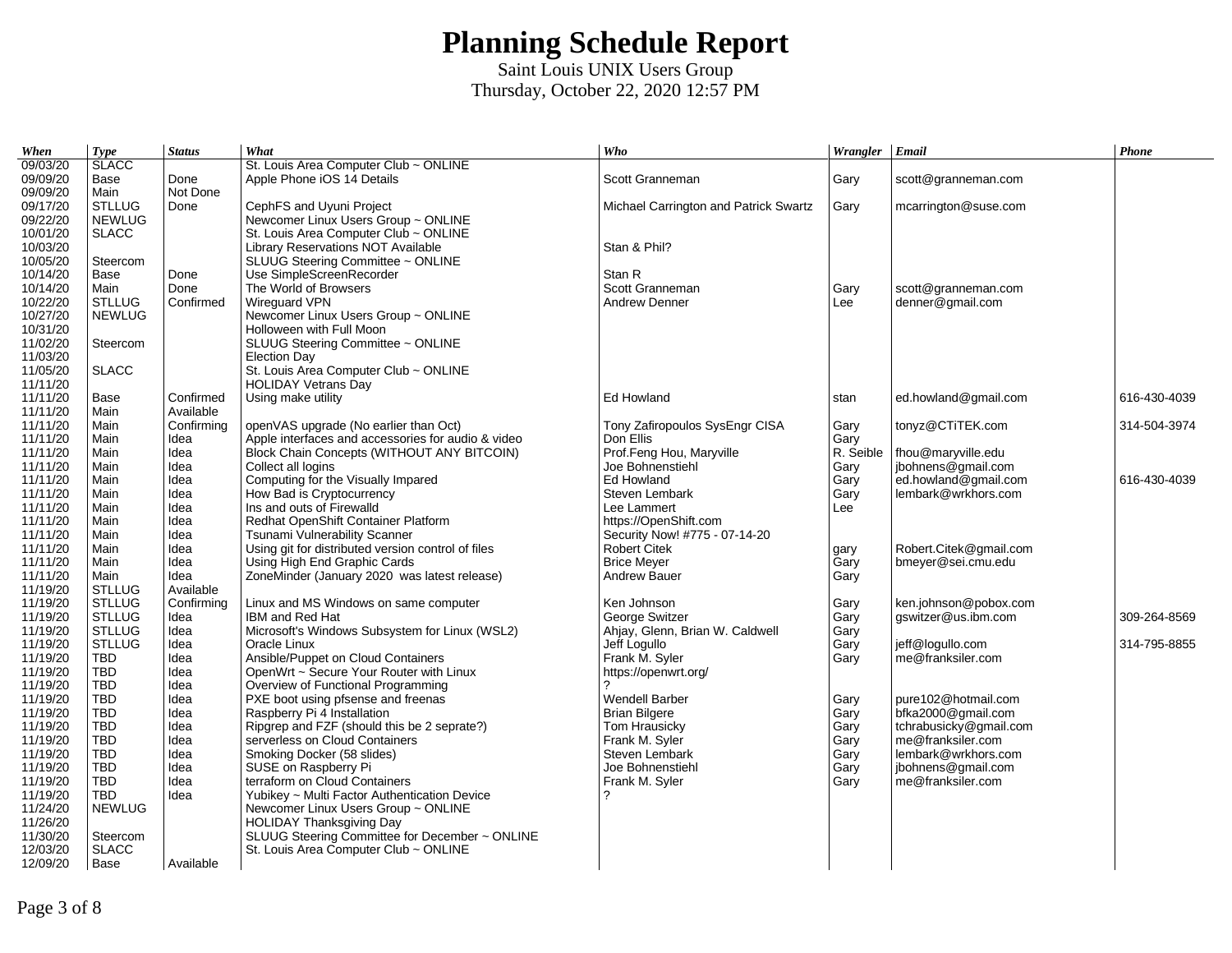| When     | <b>Type</b> | <b>Status</b> | What                                                   | Who                           | Wrangler Email |                     | Phone |
|----------|-------------|---------------|--------------------------------------------------------|-------------------------------|----------------|---------------------|-------|
| 12/09/20 | Base        | Confirming    | Anything Scott Wants To Do in 30 Minutes               | Scott Granneman               | Gary           | scott@granneman.com |       |
| 12/09/20 | Base        | Idea          | Advantages and disadvantages of Linux                  | https://meterpreter.org/      |                |                     |       |
| 12/09/20 | Base        | Idea          | Architectures (32bit, 64bit, etc.)                     |                               |                |                     |       |
| 12/09/20 | Base        | Idea          | <b>Authentication Keys</b>                             | 2                             |                |                     |       |
| 12/09/20 | Base        | Idea          | AWK and sed                                            | James Conroy BASE 2020-01-08  |                |                     |       |
| 12/09/20 | Base        | Idea          | Boot process                                           |                               |                |                     |       |
| 12/09/20 | Base        | Idea          | Chkconfig, init.d, etc.                                | 2                             |                |                     |       |
| 12/09/20 | Base        | Idea          | Chrome / Chromium-browser                              | 2                             |                |                     |       |
| 12/09/20 | Base        | Idea          | Dia (drawing software)                                 | stanr BASE 2013-01-09         |                |                     |       |
| 12/09/20 | Base        | Idea          | Division of OSS projects                               |                               |                |                     |       |
| 12/09/20 | Base        | Idea          | DNS installation, setup, and configure                 | 2                             |                |                     |       |
| 12/09/20 | Base        | Idea          | <b>DNS Using Different Servers</b>                     | 2                             |                |                     |       |
| 12/09/20 | Base        | Idea          | FILESYSTEMS(5) (see man fs)                            | っ                             |                |                     |       |
| 12/09/20 | Base        | Idea          | Finding Linux files and file contents                  | https://meterpreter.org/      |                |                     |       |
| 12/09/20 | Base        | Idea          | How to configure SSH in Linux                          | https://meterpreter.org/      |                |                     |       |
| 12/09/20 | Base        | Idea          | How to enable Remote Access MySOL                      | https://meterpreter.org/      |                |                     |       |
| 12/09/20 | Base        | Idea          | How to set up a UFW firewall                           | https://meterpreter.org/      |                |                     |       |
| 12/09/20 | Base        | Idea          | Installing OS-signing keys in UEFI                     | 2                             |                |                     |       |
| 12/09/20 | Base        | Idea          | install OpenVPN Server in Linux                        | https://meterpreter.org/      |                |                     |       |
| 12/09/20 | Base        | Idea          | IRC ~ internet Relay Chat                              |                               |                |                     |       |
| 12/09/20 | Base        | Idea          | Kallithea (source code repository hosting)             | 2                             |                |                     |       |
| 12/09/20 | Base        | Idea          | LibreOffice Draw                                       |                               |                |                     |       |
| 12/09/20 | Base        | Idea          | Linux Log Analysis                                     | https://meterpreter.org/      |                |                     |       |
| 12/09/20 | Base        | Idea          | Linux terminal shortcuts                               | https://meterpreter.org/      |                |                     |       |
| 12/09/20 | Base        | Idea          | MS Windows regedit - edit Windows registry from Linux  | っ                             |                |                     |       |
| 12/09/20 | Base        | Idea          | mutt email client                                      | Jeff Muse MAIN 2013-01-09     |                |                     |       |
| 12/09/20 | Base        | Idea          | nginx (web server, reverse proxy, etc.)                |                               |                |                     |       |
| 12/09/20 | Base        | Idea          | OpenSSL (CSRs, certificates, s client)                 | ?                             |                |                     |       |
| 12/09/20 | Base        | Idea          | <b>Physical Security</b>                               | 2                             |                |                     |       |
| 12/09/20 | Base        | Idea          | Regular expressions                                    | っ                             |                |                     |       |
| 12/09/20 | Base        | Idea          | Remote access to Linux, Windows, macOS                 |                               |                |                     |       |
| 12/09/20 | Base        | Idea          | Secure Enhanced Linux (SELinux)?                       | https://meterpreter.org/      |                |                     |       |
| 12/09/20 | Base        | Idea          | Standard In/Out/Error, Redirection, and Pipes          |                               |                |                     |       |
| 12/09/20 | Base        | Idea          | Survey audio processing software                       | 2                             |                |                     |       |
| 12/09/20 | Base        | Idea          | Survey video processing software                       |                               |                |                     |       |
| 12/09/20 | Base        | Idea          | Top 10 most useful Linux commands                      | https://meterpreter.org/      |                |                     |       |
| 12/09/20 | Base        | Idea          | Tracking Airplanes with OS Software                    | Lee Lammert                   | Lee            |                     |       |
| 12/09/20 | Base        | Idea          | Use cat command (can combine files)                    | https://meterpreter.org/      |                |                     |       |
| 12/09/20 | Base        | Idea          | Use cp, mv, rm, and touch commands $\sim$ manage files | https://meterpreter.org/      |                |                     |       |
| 12/09/20 | Base        | Idea          | Use cut and paste commands                             | 2                             |                |                     |       |
| 12/09/20 | Base        | Idea          | Use df to report file systrem disk space usage         | https://meterpreter.org/      |                |                     |       |
| 12/09/20 | Base        | Idea          | Use dig command to query DNS records                   | https://meterpreter.org/      |                |                     |       |
| 12/09/20 | Base        | Idea          | Use Fail2ban to secure SSH service                     | Ken Johnson STLLUG 2016-12-15 |                |                     |       |
| 12/09/20 | Base        | Idea          | Use gitso to support others (remotely)                 |                               |                |                     |       |
| 12/09/20 | Base        | Idea          | Use grep to search for pattern in files                | https://meterpreter.org/      |                |                     |       |
| 12/09/20 | Base        | Idea          | Use iperf command to diagnose network speed            | https://meterpreter.org/      |                |                     |       |
| 12/09/20 | Base        | Idea          | Use locate command                                     | https://meterpreter.org/      |                |                     |       |
| 12/09/20 | Base        | Idea          | Use mkdir and rmdir command $\sim$ manage directories  | https://meterpreter.org/      |                |                     |       |
| 12/09/20 | Base        | Idea          | Use mount command and /etc/fstab file                  | 2                             |                |                     |       |
| 12/09/20 | Base        | Idea          | Use mtr command to diagnose network problems           | https://meterpreter.org/      |                |                     |       |
| 12/09/20 | Base        | Idea          | Use netstat to view all open ports on Linux            | https://meterpreter.org/      |                |                     |       |
| 12/09/20 | Base        | Idea          | Use PGP/GPG in Email                                   | 2                             |                |                     |       |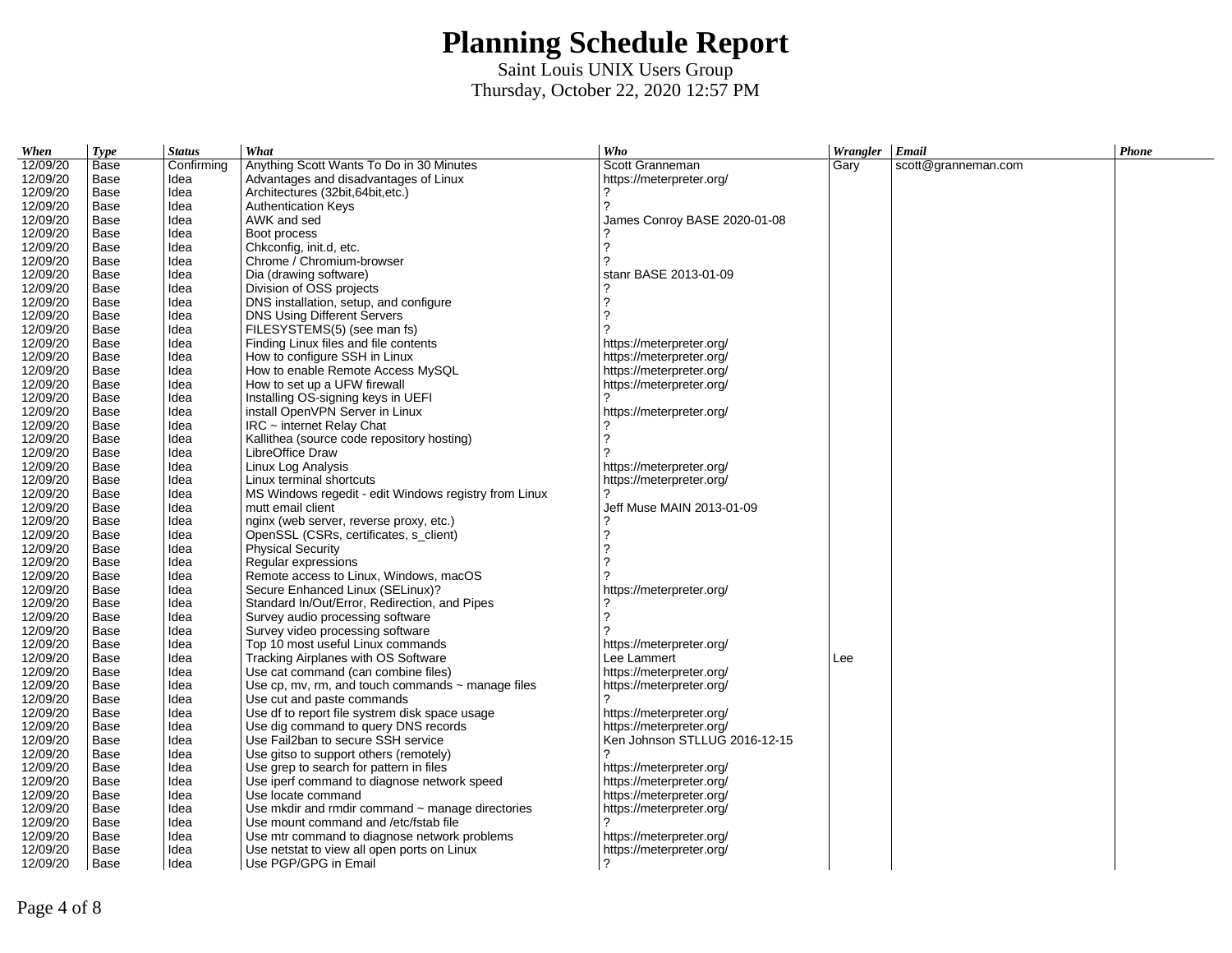| When     | <b>Type</b>   | <b>Status</b> | What                                                        | Who                      | Wrangler Email | Phone |
|----------|---------------|---------------|-------------------------------------------------------------|--------------------------|----------------|-------|
| 12/09/20 | Base          | Idea          | Use ps, bg, fg, kill, killall, top, htop with processes     | https://meterpreter.org/ |                |       |
| 12/09/20 | Base          | Idea          | Use rsync and grsync $\sim$ local/remote file copy          |                          |                |       |
| 12/09/20 | Base          | Idea          | Use scp and sftp commands to transfer data                  | https://meterpreter.org/ |                |       |
| 12/09/20 | Base          | Idea          | Use script and scriptreplay                                 | 2                        |                |       |
| 12/09/20 | Base          | Idea          | Use sort and unig commands                                  | https://meterpreter.org/ |                |       |
| 12/09/20 | Base          | Idea          | Use split and cat to divide and combine files               | https://meterpreter.org/ |                |       |
| 12/09/20 | Base          | Idea          | Use ss to view network status                               | https://meterpreter.org/ |                |       |
| 12/09/20 | Base          | Idea          | Use sync command (finish writes to USB thumbdrives)         | 2                        |                |       |
| 12/09/20 | Base          | Idea          | Use tar and gzip commands $\sim$ archive and compress files | https://meterpreter.org/ |                |       |
| 12/09/20 | Base          | Idea          | Use touch command                                           | https://meterpreter.org/ |                |       |
| 12/09/20 | Base          | Idea          | Use vi/vim editor                                           | https://meterpreter.org/ |                |       |
| 12/09/20 | Base          | Idea          | <b>WHOIS</b>                                                | 2                        |                |       |
|          |               |               |                                                             |                          |                |       |
| 12/09/20 | Main          | Available     |                                                             |                          |                |       |
| 12/15/20 | <b>NEWLUG</b> |               | Newcomer Linux Users Group $\sim$ 3rd Tuesday $\sim$ ONLINE |                          |                |       |
| 12/17/20 | <b>STLLUG</b> | Available     |                                                             |                          |                |       |
| 12/24/20 |               |               | Christmas Eve                                               |                          |                |       |
| 12/25/20 |               |               | <b>HOLDIAY Christmas Day</b>                                |                          |                |       |
| 12/31/20 |               |               | New Year Eve                                                |                          |                |       |
| 01/01/21 |               |               | HOLIDAY New Year 2021                                       |                          |                |       |
| 01/04/21 | Steercom      |               | SLUUG Steering Committee ~ ONLINE                           |                          |                |       |
| 01/07/21 | <b>SLACC</b>  |               | St. Louis Area Computer Club ~ ONLINE                       |                          |                |       |
| 01/13/21 | Base          | Available     |                                                             |                          |                |       |
| 01/13/21 | Main          | Available     |                                                             |                          |                |       |
| 01/21/21 | <b>STLLUG</b> | Available     |                                                             |                          |                |       |
| 01/26/21 | <b>NEWLUG</b> |               | Newcomer Linux Users Group ~ ONLINE                         |                          |                |       |
| 02/01/21 | Steercom      |               | SLUUG Steering Committee ~ ONLINE                           |                          |                |       |
| 02/04/21 | <b>SLACC</b>  |               | St. Louis Area Computer Club ~ ONLINE                       |                          |                |       |
| 02/10/21 |               |               | SLUUG Annual Meeting and Elections                          |                          |                |       |
| 02/10/21 | Base          | Available     |                                                             |                          |                |       |
| 02/10/21 | Main          | Available     |                                                             |                          |                |       |
| 02/18/21 | <b>STLLUG</b> | Available     |                                                             |                          |                |       |
| 02/23/21 | <b>NEWLUG</b> |               | Newcomer Linux Users Group ~ ONLINE                         |                          |                |       |
| 03/01/21 | Steercom      |               | SLUUG Steering Committee ~ ONLINE                           |                          |                |       |
| 03/04/21 | <b>SLACC</b>  |               | St. Louis Area Computer Club ~ ONLINE                       |                          |                |       |
| 03/10/21 | Base          | Available     |                                                             |                          |                |       |
| 03/10/21 | Main          | Available     |                                                             |                          |                |       |
| 03/18/21 | <b>STLLUG</b> | Available     |                                                             |                          |                |       |
| 03/23/21 | <b>NEWLUG</b> |               | Newcomer Linux Users Group ~ ONLINE                         |                          |                |       |
| 03/29/21 | Steercom      |               | SLUUG Steering Committee ~ ONLINE for April                 |                          |                |       |
| 04/01/21 | <b>SLACC</b>  |               | St. Louis Area Computer Club ~ ONLINE                       |                          |                |       |
| 04/14/21 | Base          | Available     |                                                             |                          |                |       |
|          |               | Available     |                                                             |                          |                |       |
| 04/14/21 | Main          |               |                                                             |                          |                |       |
| 04/22/21 | <b>STLLUG</b> | Available     | 4th Thursday                                                |                          |                |       |
| 04/27/21 | <b>NEWLUG</b> |               | Newcomer Linux Users Group ~ ONLINE                         |                          |                |       |
| 05/03/21 | Steercom      |               |                                                             |                          |                |       |
| 05/06/21 | <b>SLACC</b>  |               |                                                             |                          |                |       |
| 05/12/21 | Base          | Available     |                                                             |                          |                |       |
| 05/12/21 | Main          | Available     |                                                             |                          |                |       |
| 05/20/21 | <b>STLLUG</b> | Available     |                                                             |                          |                |       |
| 05/31/21 | Steercom      |               | for June                                                    |                          |                |       |
| 06/03/21 | <b>SLACC</b>  |               |                                                             |                          |                |       |
| 06/09/21 | Base          | Available     |                                                             |                          |                |       |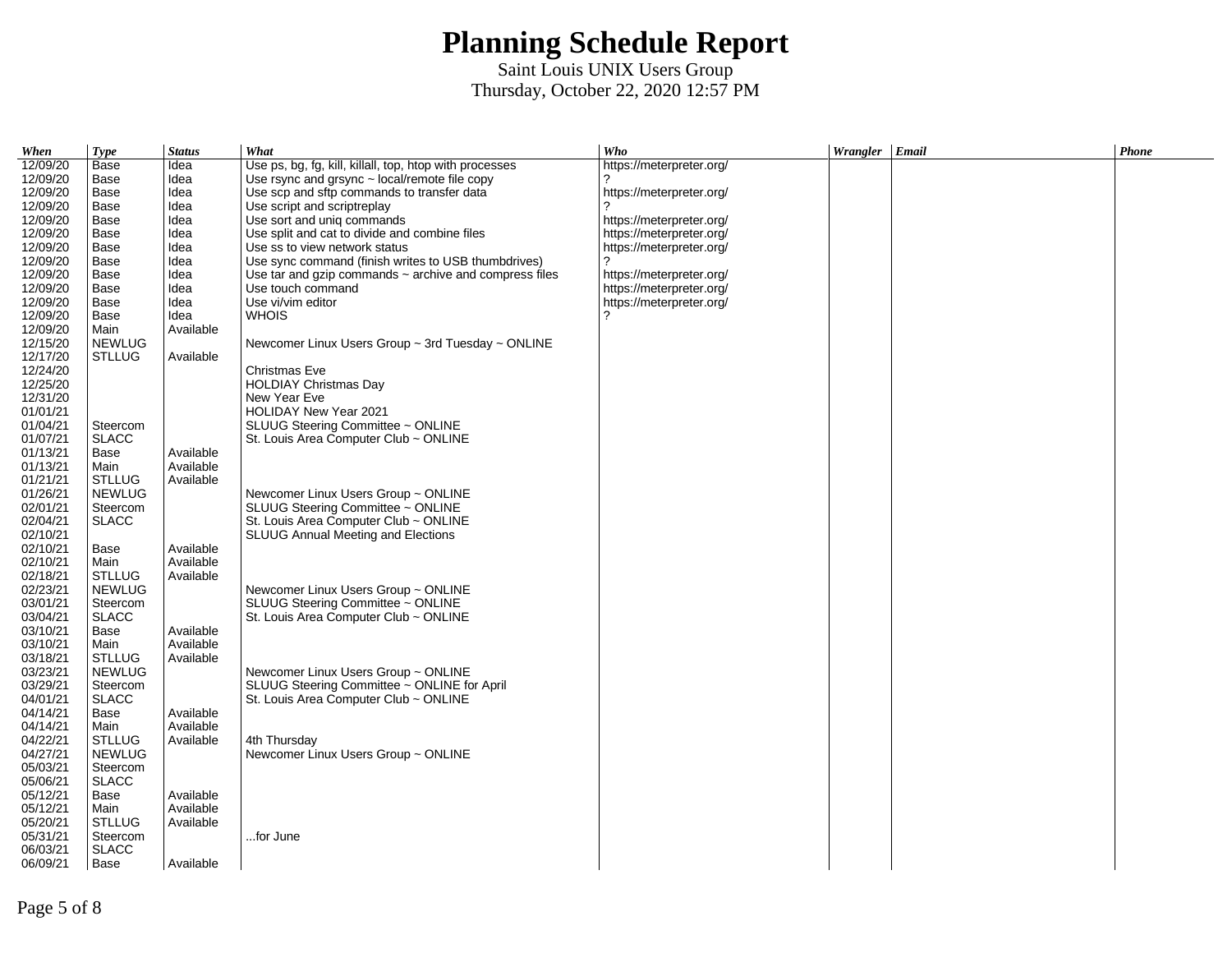| When     | <b>Type</b>   | <b>Status</b> | What                                               | Who                         | Wrangler Email |                     | Phone        |
|----------|---------------|---------------|----------------------------------------------------|-----------------------------|----------------|---------------------|--------------|
| 06/09/21 | Main          | Available     |                                                    |                             |                |                     |              |
| 06/17/21 | <b>STLLUG</b> | Available     |                                                    |                             |                |                     |              |
| 06/22/21 | <b>NEWLUG</b> |               |                                                    |                             |                |                     |              |
| 07/01/21 | <b>SLACC</b>  |               |                                                    |                             |                |                     |              |
| 07/04/21 |               |               | HOLIDAY Independence Day $\sim$ 4th of July        |                             |                |                     |              |
| 07/05/21 | Steercom      |               |                                                    |                             |                |                     |              |
| 07/14/21 | Base          | Available     |                                                    |                             |                |                     |              |
| 07/14/21 | Main          | Available     |                                                    |                             |                |                     |              |
| 07/22/21 | <b>STLLUG</b> | Available     | 4th Thursday                                       |                             |                |                     |              |
| 07/27/21 | <b>NEWLUG</b> |               |                                                    |                             |                |                     |              |
| 08/02/21 | Steercom      |               |                                                    |                             |                |                     |              |
| 08/05/21 | <b>SLACC</b>  |               |                                                    | 2                           |                |                     |              |
| 08/11/21 | Base          | Available     |                                                    |                             |                |                     |              |
| 08/11/21 | Main          | Available     |                                                    |                             |                |                     |              |
| 08/19/21 | <b>STLLUG</b> | Available     |                                                    |                             |                |                     |              |
| 08/24/21 | <b>NEWLUG</b> |               |                                                    |                             |                |                     |              |
| 01/18/38 |               |               | Year 2038 Problem Eve (Y2038 or Y2k38 or Unix Y2K) |                             |                |                     |              |
| 01/18/38 | a             |               |                                                    |                             |                |                     |              |
| 01/18/38 | Base          | Idea          | SLUUG Calendar on Thunderbird Calendar             | Stan R                      |                |                     |              |
| 01/18/38 | Base          | Not Ready     | Using Data Form in Calc                            | Stan R                      | Gary           | stanr@sluug.org     | 314-298-1183 |
| 01/18/38 | Base          | Secondary     | Keyboard Karaoke                                   |                             |                |                     |              |
| 01/18/38 | Base          | Tutorial      | Learning Linux by Exploring                        | Stan R                      |                |                     |              |
| 01/18/38 | Base          | Withdrawn     | SplashTop (Commercial Site)                        | C                           |                |                     |              |
| 01/18/38 | Base          | Withdrawn     | Using UUCP in this Century                         | <b>Terry Linhardt</b>       | Gary           | tlinhardt@gmail.com |              |
| 01/18/38 | Main          | Impossible    | Research utilization of Linux at SLU               | Erik Kaufman                | Gary           |                     |              |
| 01/18/38 | <b>POC</b>    |               | This is our Kansas City contact with Red Hat       | Adam R. Motlik              | Gary           |                     | 314-266-8048 |
| 01/18/38 | <b>STLLUG</b> | Idea          | The Year of Linux on the Desktop                   | Linus Tovalds               | R.M.S.         |                     |              |
| 01/18/38 | <b>STLLUG</b> | Impossible    | Belenix Linux (Discontinued)                       | Jeff Logullo                |                | jeff@logullo.com    |              |
| 01/18/38 | <b>STLLUG</b> | Withdrawn     | Everything I Know About SAMBA                      | Stan R                      | Stan R         | stanr@sluug.org     | 314-298-1183 |
| 01/18/38 | TBD           | Idea          | 3D Printing                                        |                             |                |                     |              |
| 01/18/38 | TBD           | Idea          | AIX current release, features, future              | Someone from IBM corporate? |                |                     |              |
| 01/18/38 | <b>TBD</b>    | Idea          | Ansible (more in-depth, hands-on)                  |                             |                |                     |              |
| 01/18/38 | <b>TBD</b>    | Idea          | Apple current release, features, future            | 2                           |                |                     |              |
| 01/18/38 | <b>TBD</b>    | Idea          | <b>Bitcoin</b>                                     | 2                           |                |                     |              |
| 01/18/38 | <b>TBD</b>    | Idea          | Build and Manage Desktop Applications              |                             | Lee            |                     |              |
| 01/18/38 | <b>TBD</b>    | Idea          | CoffeeScript, HAML, and SASS                       | Craig Buchek                |                |                     |              |
| 01/18/38 | <b>TBD</b>    | Idea          | coreboot                                           |                             |                |                     |              |
| 01/18/38 | <b>TBD</b>    | Idea          | <b>CPU<sub>s</sub></b>                             |                             |                |                     |              |
| 01/18/38 | <b>TBD</b>    | Idea          | Current tools for web development                  | 2                           |                |                     |              |
| 01/18/38 | <b>TBD</b>    | Idea          | Desktop Distro roundup                             |                             |                |                     |              |
| 01/18/38 | TBD           | Idea          | Desktop Environment roundup                        |                             |                |                     |              |
| 01/18/38 | <b>TBD</b>    | Idea          | Developing for (web, native) iPhone                | っ                           |                |                     |              |
| 01/18/38 | <b>TBD</b>    | Idea          | Diversity in Tech                                  |                             |                |                     |              |
| 01/18/38 | <b>TBD</b>    | Idea          | Emacs                                              | Deech?                      |                |                     |              |
| 01/18/38 | TBD           | Idea          | Fedora Design Suite                                | 2                           |                |                     |              |
| 01/18/38 | <b>TBD</b>    | Idea          | Fedora Security Lab                                |                             |                |                     |              |
| 01/18/38 | TBD           | Idea          | <b>Flying Boxes</b>                                | Kyle Cordes                 |                |                     |              |
| 01/18/38 | <b>TBD</b>    | Idea          | Gaming on Linux with Steam                         |                             |                |                     |              |
| 01/18/38 | <b>TBD</b>    | Idea          | Geo-separation of data centers                     | 2                           |                |                     |              |
| 01/18/38 | <b>TBD</b>    | Idea          | Gnome 3 (getting past the hate)                    |                             |                |                     |              |
| 01/18/38 | <b>TBD</b>    | Idea          | GPU processing                                     |                             |                |                     |              |
| 01/18/38 | <b>TBD</b>    | Idea          | <b>GUI builders</b>                                | 2                           |                |                     |              |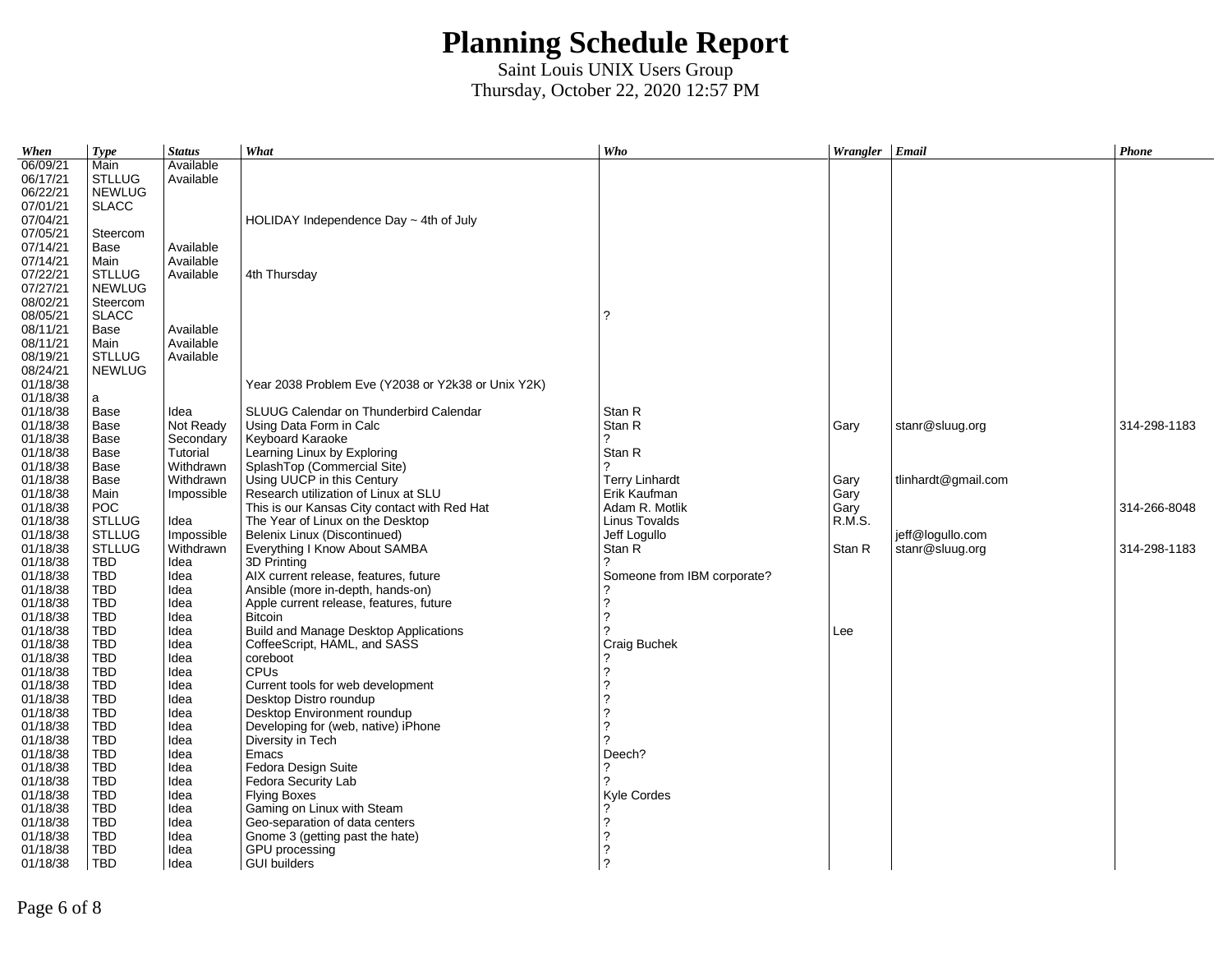| When     | <b>Type</b> | <b>Status</b> | What                                                     | Who                          | Wrangler | $E$ mail            | Phone |
|----------|-------------|---------------|----------------------------------------------------------|------------------------------|----------|---------------------|-------|
| 01/18/38 | <b>TBD</b>  | Idea          | Homebrew on Linux, macOS and Win10                       | 2                            | Don E.   | don.ellis@gmail.com |       |
| 01/18/38 | TBD         | Idea          | Hostirian/Primary.NET Data Center                        | ?                            |          |                     |       |
| 01/18/38 | <b>TBD</b>  | Idea          | HP-UX current release, features, future                  | 2                            |          |                     |       |
| 01/18/38 | TBD         | Idea          | <b>HTML</b>                                              | Craig Buchek                 |          |                     |       |
| 01/18/38 | <b>TBD</b>  | Idea          | <b>HTTP</b>                                              | Craig Buchek                 |          |                     |       |
| 01/18/38 | TBD         | Idea          | IBM Virtualization Demonstration                         | Sammie Allum                 |          |                     |       |
| 01/18/38 | TBD         | Idea          | Key Management                                           | Yi Yang                      |          |                     |       |
| 01/18/38 | <b>TBD</b>  | Idea          | logcheck, fcheck                                         | Craig Buchek                 |          |                     |       |
| 01/18/38 | TBD         | Idea          | MAC OSX server                                           |                              |          |                     |       |
| 01/18/38 | <b>TBD</b>  | Idea          | Mac OS X topics                                          | Craig Buchek                 |          |                     |       |
| 01/18/38 | TBD         | Idea          | Mind-mapping Applications                                |                              |          |                     |       |
| 01/18/38 | TBD         | Idea          | Munin (resource monitoring)                              | 2                            |          |                     |       |
| 01/18/38 | TBD         | Idea          | <b>MySQL</b>                                             | Jeff Logullo                 |          |                     |       |
| 01/18/38 | <b>TBD</b>  | Idea          | <b>NoSOL</b>                                             |                              |          |                     |       |
| 01/18/38 | TBD         | Idea          | Nuclear Belly Button Battery                             | 2                            |          |                     |       |
| 01/18/38 | TBD         | Idea          | OpenBSD for Linux Users                                  | Ken Johnson                  |          |                     |       |
| 01/18/38 | <b>TBD</b>  | Idea          | OpenID/OAuth                                             |                              |          |                     |       |
| 01/18/38 | TBD         | Idea          | pfSense (firewall/router)                                | 2                            |          |                     |       |
| 01/18/38 | <b>TBD</b>  | Idea          | PHP hello world talk with the PHP group                  | 2                            |          |                     |       |
| 01/18/38 | <b>TBD</b>  | Idea          | PHP or generic programming language                      |                              |          |                     |       |
| 01/18/38 | TBD         | Idea          | Project Indiana                                          | Jeff Logullo                 |          | jeff@logullo.com    |       |
| 01/18/38 | TBD         | Idea          | Recent NSA and Security Updates                          |                              |          |                     |       |
| 01/18/38 | TBD         | Idea          | Recovering from disaster                                 | $\overline{?}$               |          |                     |       |
| 01/18/38 | TBD         | Idea          | Red Hat Cloud Topics                                     | Joe "Zonker" Brockmeier      |          |                     |       |
| 01/18/38 | <b>TBD</b>  | Idea          | <b>Red Hat Community Topics</b>                          | Joe "Zonker" Brockmeier      |          |                     |       |
| 01/18/38 | TBD         | Idea          | Red Hat Enterprise Linux (RHEL) or Fedora                | Tried Clark Smith at Red Hat |          |                     |       |
| 01/18/38 | TBD         | Idea          | <b>Red Hat Topics</b>                                    | Joe "Zonker" Brockmeier      |          |                     |       |
| 01/18/38 | TBD         | Idea          | R statistics package                                     | ?                            |          |                     |       |
| 01/18/38 | TBD         | Idea          | Ruby on Rails                                            | Craig Buchek                 |          |                     |       |
| 01/18/38 | <b>TBD</b>  | Idea          | SASL                                                     | 2                            |          |                     |       |
| 01/18/38 | <b>TBD</b>  | Idea          | <b>Scribus</b>                                           | Stan R                       |          |                     |       |
| 01/18/38 | <b>TBD</b>  | Idea          | Security Issues                                          | Yi Yang                      |          |                     |       |
| 01/18/38 | <b>TBD</b>  | Idea          | Setting up an Email server                               | ?                            |          |                     |       |
| 01/18/38 | TBD         | Idea          | Solaris or OpenSolaris current release, features, future | $\overline{?}$               |          |                     |       |
| 01/18/38 | TBD         | Idea          | SuSE or OpenSUSE recent releases                         | Gary Hollingsworth?          |          |                     |       |
| 01/18/38 | TBD         | Idea          | Technical Books That Had an Impact                       | Ken Johnson                  |          |                     |       |
| 01/18/38 | TBD         | Idea          | <b>Test-Driven Development</b>                           | Craig Buchek                 |          |                     |       |
| 01/18/38 | <b>TBD</b>  | Idea          | <b>Test-Driven Development</b>                           | <b>Brian Button</b>          |          |                     |       |
| 01/18/38 | <b>TBD</b>  | Idea          | The Swiss Army Knife of ffmpeg                           | Kyle Cordes                  |          |                     |       |
| 01/18/38 | TBD         | Idea          | USB                                                      | 2                            |          |                     |       |
| 01/18/38 | TBD         | Idea          | Use vericrypt                                            | stanr MAIN 2019-06-12        |          |                     |       |
| 01/18/38 | <b>TBD</b>  | Idea          | VMware                                                   |                              | C. Fitch |                     |       |
| 01/18/38 | TBD         | Idea          | VPN ~ Virtual NeworkComputing                            | <b>Matt Skipton</b>          |          |                     |       |
|          |             |               |                                                          |                              |          |                     |       |
| 01/18/38 | <b>TBD</b>  | Idea          | Web Browsers                                             | Craig Buchek                 |          |                     |       |
| 01/18/38 | TBD         | Idea          | <b>Web Servers</b>                                       | Craig Buchek<br>2            |          |                     |       |
| 01/18/38 | TBD         | Idea          | Wehrenberg Theaters Digital Projectors                   |                              | Gary     |                     |       |
| 01/18/38 | <b>TBD</b>  | Idea          | wget and curl                                            | Craig Buchek                 |          |                     |       |
| 01/18/38 | TBD         | Idea          | ZFS                                                      | Jeff Logullo                 |          | jeff@logullo.com    |       |
| 01/18/38 | TBD         | Idea          | ZFS Versioning Filenames (snapshots?)                    | Jeff Logullo                 |          | jeff@logullo.com    |       |
| 01/18/38 | <b>TBD</b>  | Speaker       | Android                                                  | Mark Volkmann                |          |                     |       |
| 01/18/38 | <b>TBD</b>  | Speaker       | Developer for Defunct Oracle Solaris                     | <b>Bob Netherton</b>         | Gary     | 2                   | 2     |
| 01/18/38 | <b>TBD</b>  | Speaker       | Developing for Mobile Platforms                          | Mark Volkmann                |          |                     |       |